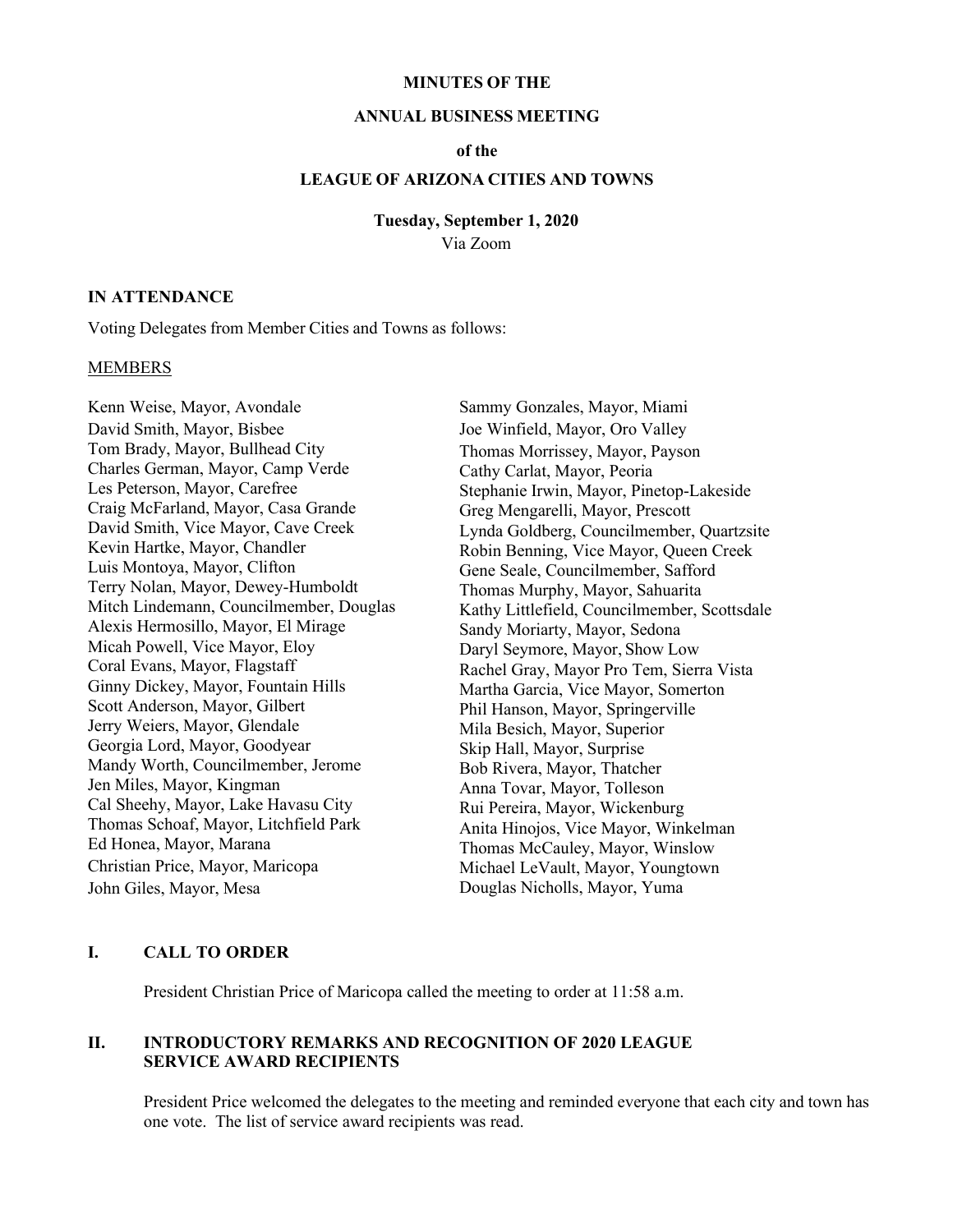### **III. DISCUSSION AND POSSIBLE ADOPTION OF AMENDMENTS TO LEAGUE CHARTER**

President Price introduced the amendment to the League Constitution and explained that it changes the League officers' terms from two-year to one-year terms. Mayor Giles motioned to approve and it was seconded by Mayor Weiers. The amendment failed to pass with a two-thirds vote of the membership present.

President Price then introduced the second amendment to the League Constitution and explained that it creates a standing Charter Committee to review proposed amendments. A discussion ensued about the proposal and whether the Charter Committee should decide on the proposals at the committee level or act as a review board and send all proposals to the Resolutions Committee with recommendations; a substitute motion was made by Mayor Nichols and seconded by Mayor Murphy to proceed with the proposal as submitted with the modification that the Charter Committee forward all proposals (with recommendations) to the Resolutions Committee. This amendment passed with a two-thirds vote of the membership present.

## **IV. REPORT OF RESOLUTIONS COMMITTEE AND ADOPTION OF 2021 MUNICIPAL POLICY STATEMENT**

Mayor Craig McFarland of Casa Grande, Chairman of the Resolutions Committee, was recognized by President Price to give the Resolution Committee's report. Mayor McFarland reported that the resolutions adopted by the Resolutions Committee were before them and asked if there were any objections. Hearing none, he then moved to adopt the Resolutions as adopted by the Resolutions Committee. The resolutions passed unanimously.

### **V. ADOPTION OF LIFE MEMBER RESOLUTION**

Mayor Price presented a resolution granting life membership to Mayor Mark Mitchell, past president of the League. The resolution passed unanimously.

## **VI. REPORT OF NOMINATING COMMITTEE AND ELECTION OF EXECUTIVE COMMITTEE OFFICERS AND MEMBERS**

Mayor Georgia Lord of Goodyear, Chairman of the Nominating Committee, was recognized by President Price to give the Nominating Committee's report.

Mayor Lord thanked the Nominating Committee members for their participation and then read the recommendations for the Executive Committee officer and member positions. President Price then asked if there were any nominations from the floor. There was a nomination made by Mayor McCauley, but it failed to receive a second by the committee. Mayor Lord made a motion to adopt the report of the Nominating Committee and Mayor Jerry Weiers of Glendale seconded the motion to adopt the slate of nominees as presented by the Nominating Committee. The slate of nominees as presented was adopted. The report of the Nominating Committee is attached and made a part of these minutes.

### **Presentation of gavels**

Mayor Price asked Cathy Carlat, Mayor of Peoria, to join him on the stage and presented a gavel to her, symbolizing her election as President of the League. Mayor Carlat made a brief speech to the members, thanking them for her election. She then presented a gavel plaque to Mayor Price and thanked him for his service and leadership as League President from 2018-2020.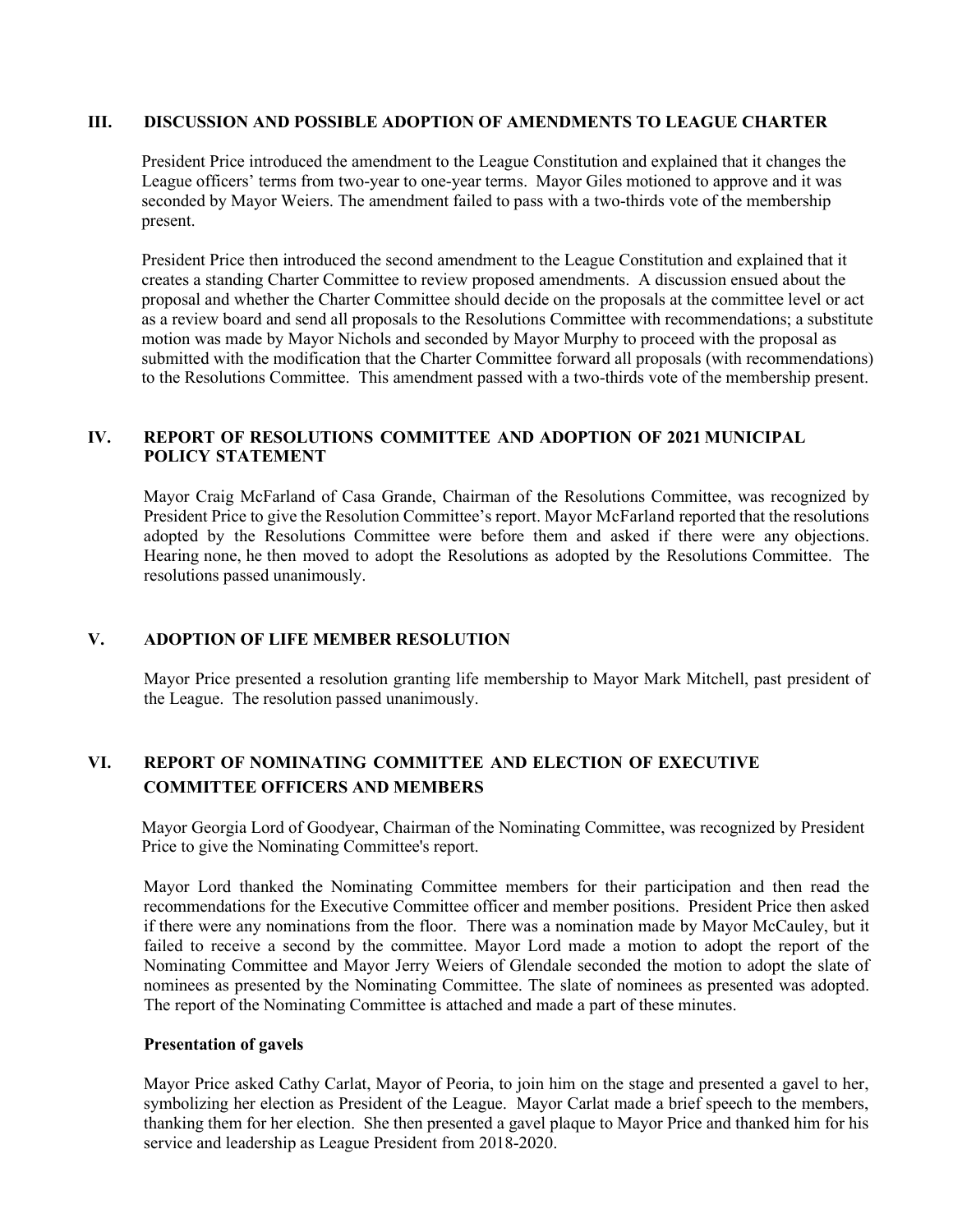# **VII. OTHER BUSINESS**

President Carlat asked if there was any other business to bring before the body. There was none.

# **VIII. ADJOURNMENT**

The meeting was adjourned at 12:57 p.m.